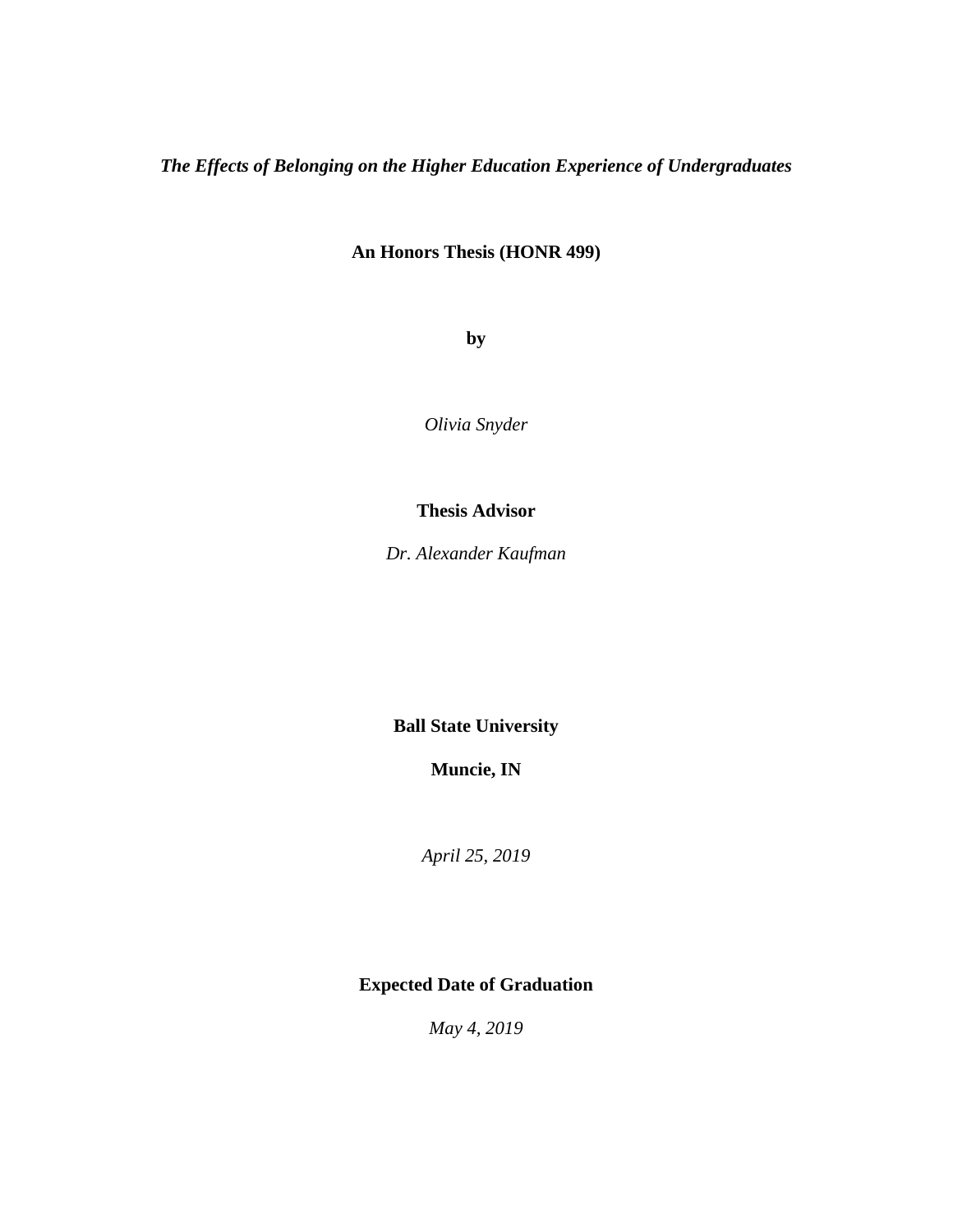## **Abstract**

Belonging in college students is the foundation of student success in higher education. Because of its importance, student belonging is a priority for student affairs personnel at colleges all over the world. This paper provides a review of the relevant literature on the topic. Articles were gathered and analyzed for similarities in theory and practices. Some articles contained empirical research studies and others were peer-reviewed articles on the topics discussed. This research contributes to the ongoing goal of higher education professionals to provide students with a meaningful college experience. The researcher hopes to employ these practices in her future as a student affairs professional.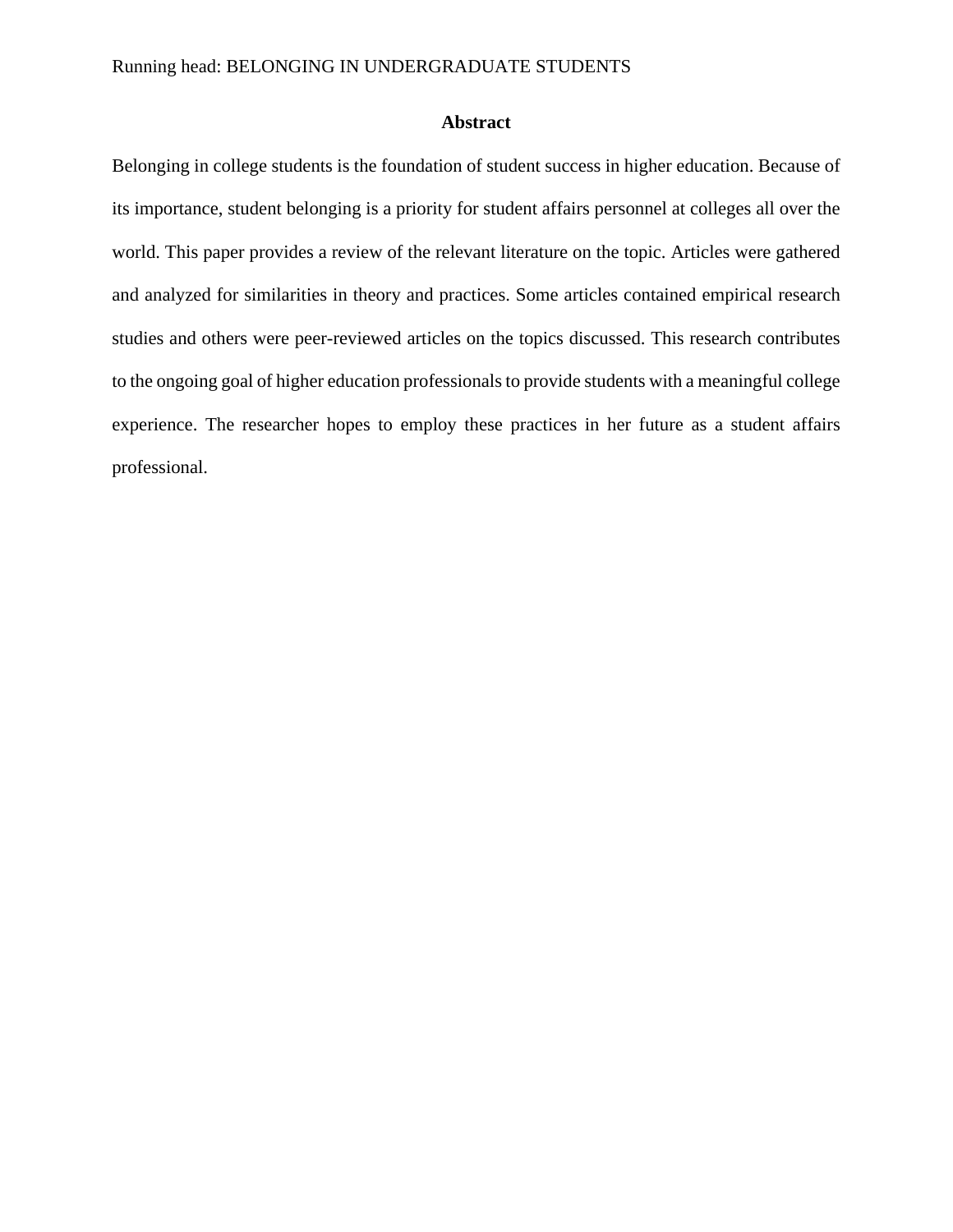# **Acknowledgements**

I would like to thank my advisor Dr. Kaufman for pushing me to do my best work and for his patience while I figured this project out. I would also like to thank my HONR 499 class for the always helpful edits and for the laughs.

I would like to thank my parents for inspiring me to pursue education administration. They taught me that a good leader combines clear direction with compassion and gratitude to change the world one student at a time.

I would like to thank my husband-to-be, Max, for loving me so well through this journey.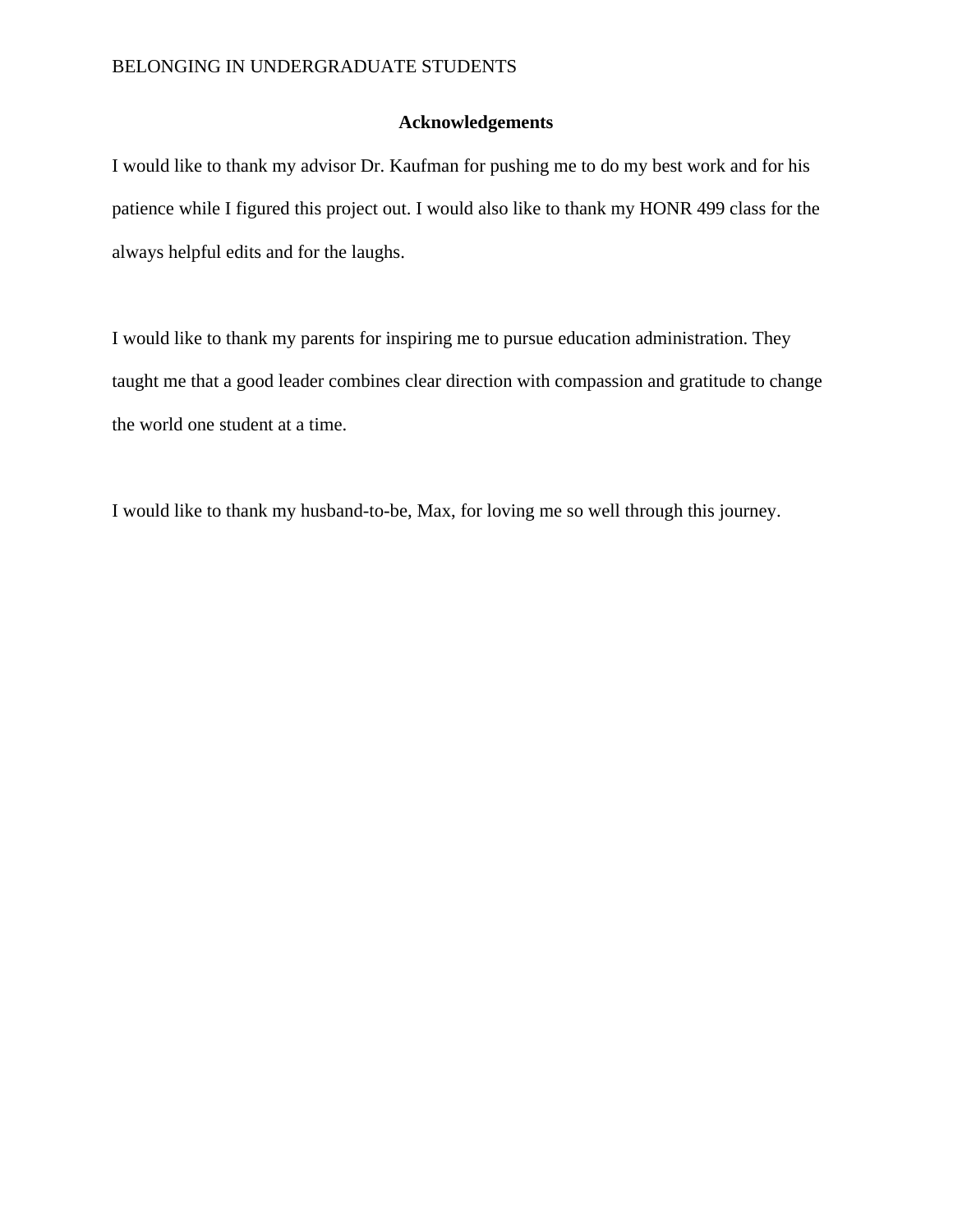#### **Process Analysis Statement**

When deciding on a topic to explore for my senior thesis, I was asked to consider my most formative experiences during my time in college. What immediately came to mind was my involvement in Cardinal Catholic, the Catholic student organization on campus. When I first came to campus, I found a place that I could belong to immediately within the community. This sparked my interest in the research behind community and how it fits into the larger structure of higher education.

I originally wanted to study the experience of community in college students on Ball State's campus, since I believed that my participation in a student organization had helped me to succeed during my college years. I realized quickly that a full-blown research study would be a bit much for me to complete in only one semester, so I decided to review the major literature on belonging in higher education so that those in student affairs could benefit from my research. Specifically, I wanted to focus on what the research says about the connection between a feeling of belonging and student success. I have analyzed several sources and put them in conversation with each other to see what commonalities arise. This analysis will be helpful for student affairs professionals to see what specifically is working for creating a sense of community in college students.

While I was reading the original articles, I could feel myself getting excited as I made connections between the articles to my own experiences. As I examined the theories of belonging while I read, I realized that the field of higher education combined many of my interests: education, psychology, and leadership. It was through this exploration that I realized that I wanted to be a student affairs professional and continue the work that made such an impact on me of helping students find a community to belong to while in college.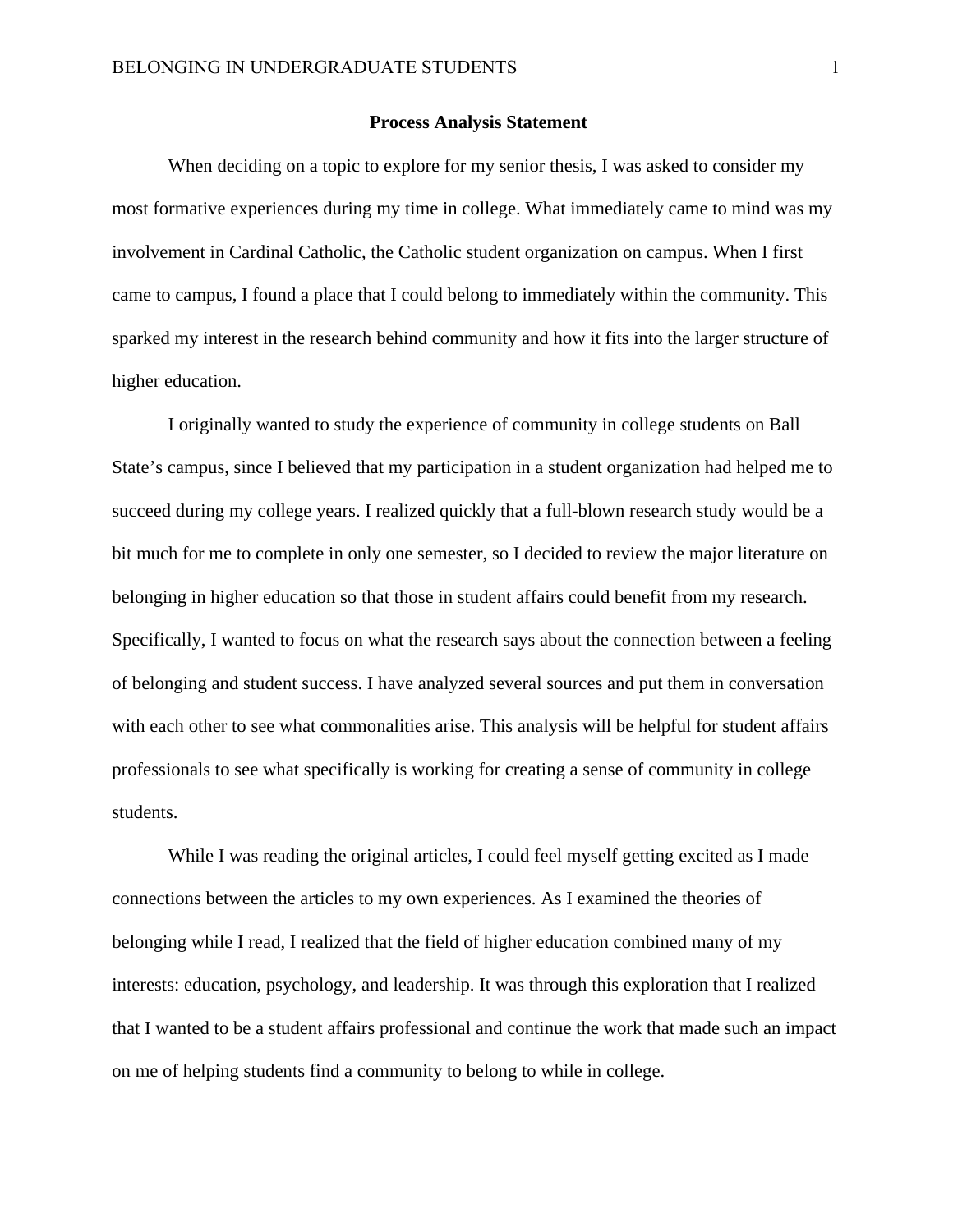Being passionate about me topic definitely helped me to stay focused while writing, but I did face some difficulties along the way. My first bump in the road occurred when I realized that higher education research reads slightly differently than the psychology literature I was used to reading. All the components were the same, but often times I found myself looking up terms and reading studies that were cited in the articles so that I could be on the same page, so to speak. It took me a bit more time than I had anticipated to complete my initial research because I didn't think the learning curve would be so steep. I think that this challenge has helped me in the long run because now I am more familiar with the literature that I want to go to graduate school and study. Having been exposed to this field, I now have an advantage as I apply for graduate programs in student affairs.

The second challenge I faced was creating the review of literature itself. I've created literature reviews before but never ones quite this in-depth, so it took me a while to figure out what I was really trying to say. Having completed this experience, I can now say with confidence that I can examine large bodies of literature and condense them down into a single work. This project has given me the skills to do this.

I am thankful for the opportunity to create this project because the process has taught me about what I want to do as a career post-graduation. I never would have discovered how deep my passion is for students if I wouldn't have undertaken this project.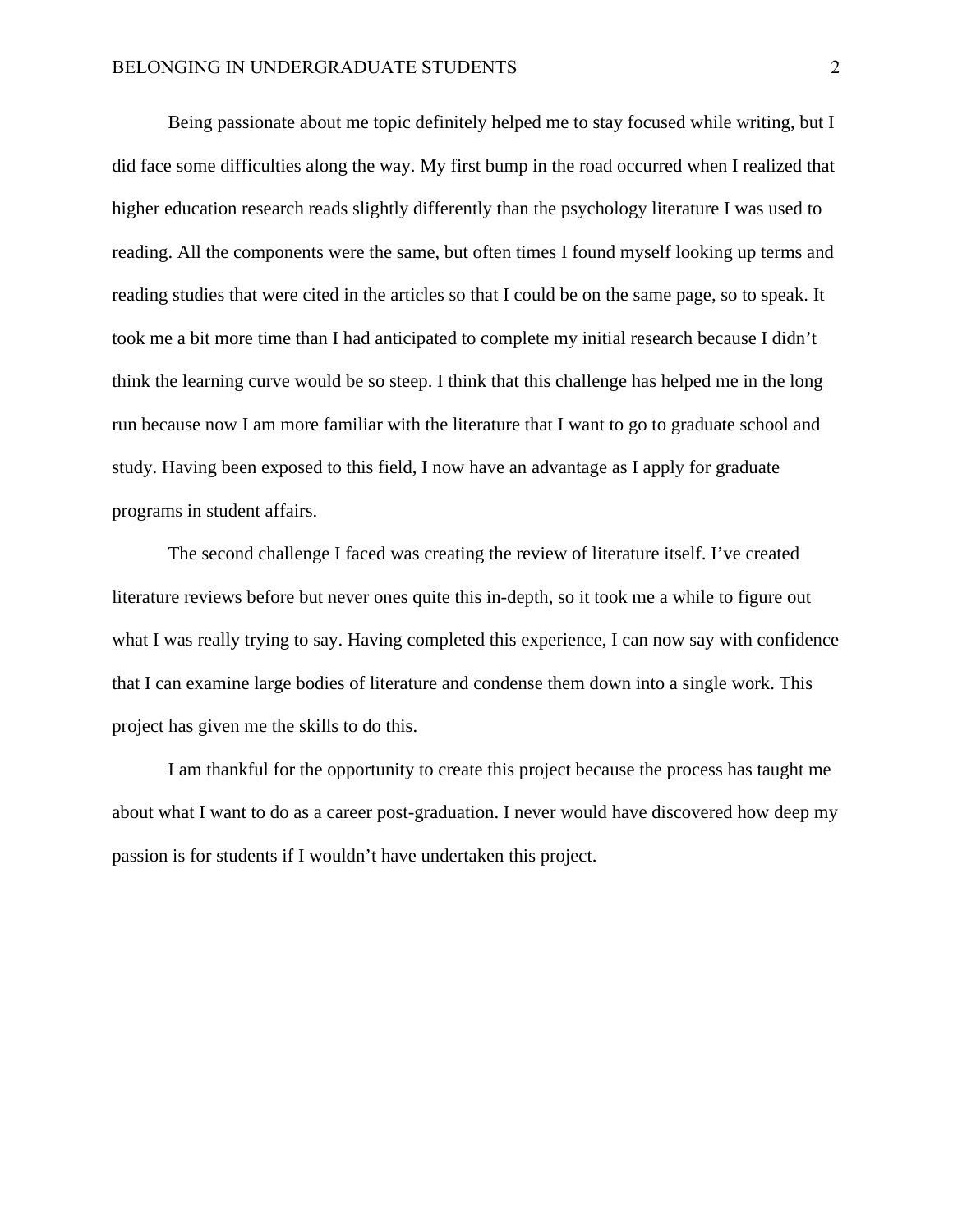The Effects of Belonging on the Higher Education Experience of Undergraduate Students

## **Introduction**

The field of higher education has a long history of examining the factors that contribute to student success. One factor that is repeatedly salient in this research is student's experience of belonging to a community on campus. Recent studies by higher education researchers have sought to discover the causes of belonging and how it fits into the college experience. The present thesis is a review of the relevant literature in higher education research that pertains to topics including the keywords belonging and engagement over the past few years. The project will be divided into four main sections: the introduction to the topic and key terms, explanations of the foundational theories of this topic, a review of the relevant literature, and a discussion of the implications of this research for the field of higher education and in the researcher's life. This thesis will be a synthesis of information that will help student affairs professionals in higher education discern what works and what does not in relation to student affairs.

#### **Definition of Terms**

Before reviewing the literature, it is important to operationally define the terms that will be used. The first distinction that must be made is between "belonging" and "engagement." In a study done in 2015 that considered belonging and engagement among Science, Technology, Engineering, and Math (STEM) students, the researchers uncovered some important distinctions between these two terms (Wilson, Jones, Bocell, Crawford, Kim, Veilleux, Floyd-Smith, Bates and Plett, 2015). According to these researchers, engagement is typically measured by examining the time that students spend participating in certain activities, such as homework, athletics, student organizations, research and more. Engagement is a construct of how students spend their time doing activities associated with college life. Belonging, on the other hand, is based on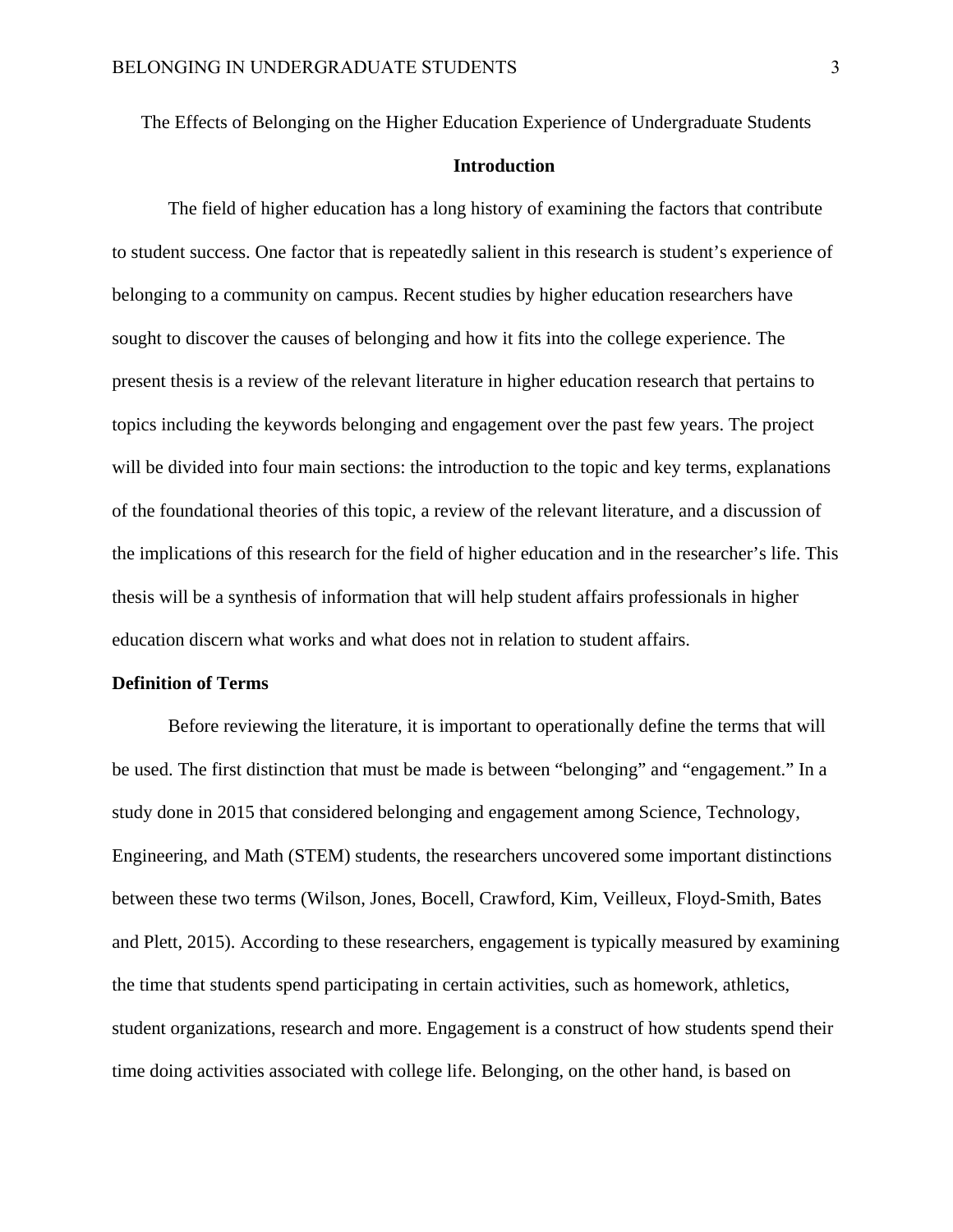perceptions of acceptance within the college setting (Wilson et al., 2015). It is characterized by personal, regular social connection that provides fulfillment. There are two main types of belonging which are frequently talked about in educational research: classroom-level belonging and school- (or institution-) level belonging. For the purposes of this project, belonging will be defined as the psychological sense that a student is a valued member of the college community (Branand, Masjck, Wray-Lake, and Coffey, 2015).

It is also important to define what is being discussed when the term "student success" is used. What are the measurable factors that make a student successful? Graduation and retention rates, as well as time to completion and academic performance are commonly used to measure student success (Kim, 2018). These are measures that are tremendously important when universities are considered for accreditation and funding, and they are used as well when schools advertise to potential students. For the purposes of this study, student success will be defined as the ability for a student to reach their educational and personal goals in the context of their time spent at a university.

## **Desirable Outcomes Related to Belonging**

Belonging has been identified as a basic human need by Abraham Maslow, a well-known psychological researcher (Maslow, 1968). Many people are familiar with the research of Maslow and his hierarchy of needs, which suggests that to become self-actualized, humans have to have the foundation of our basic needs met. Belonging to a collective group is imperative to achieving higher-level goals for an individual. Therefore, a sense of belonging is necessary for learning to take place in an educational setting.

There is a salient correlation in psychological research between feelings of belonging and academic success. Belonging has also been shown to be related to other factors, such as con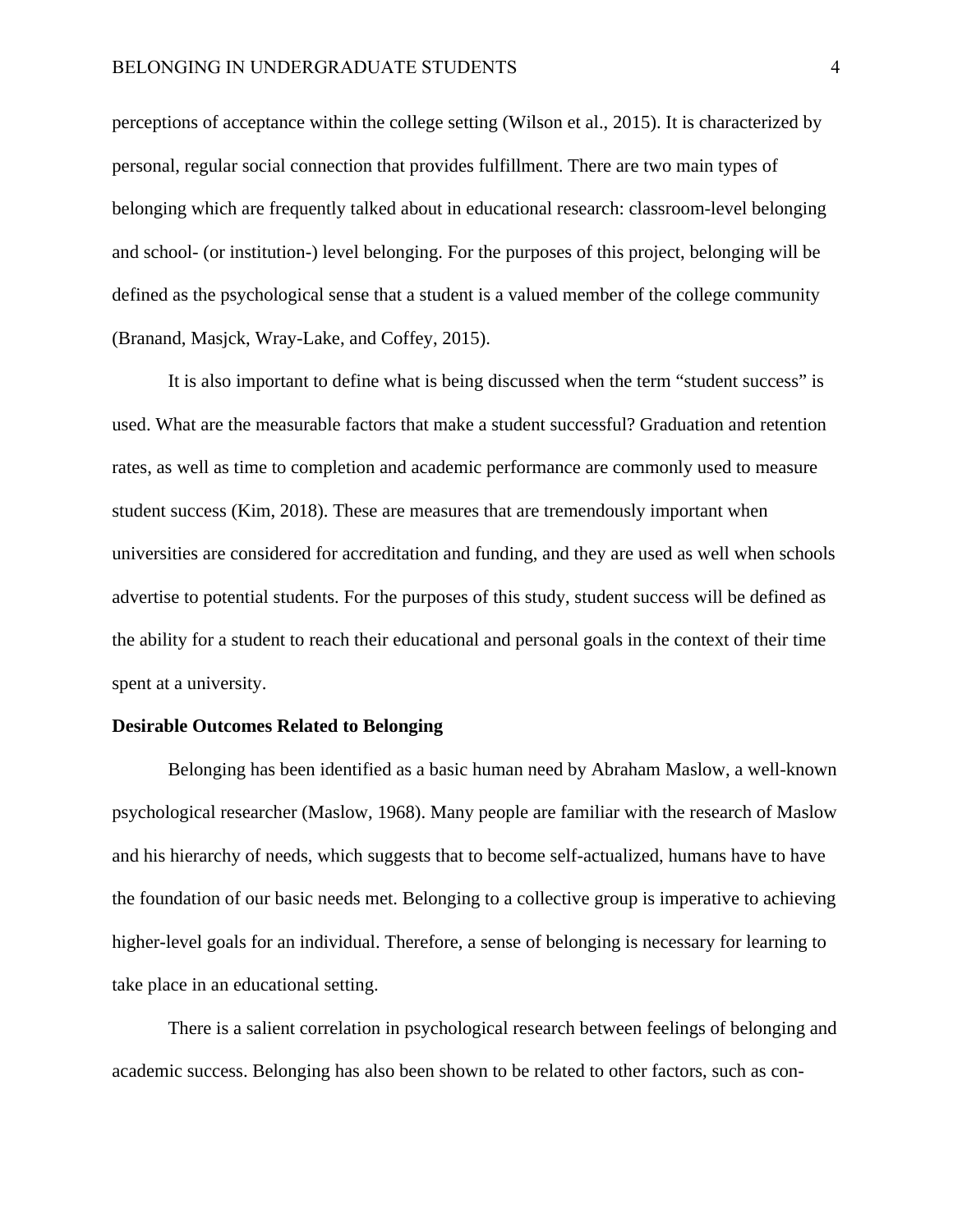campus involvement, retention, and decreased burnout (Hausmann et al., 2007; McCarthy et al., 1990). Higher education researchers have expanded upon this basic premise to explore classroom and institutional belonging and its effects on motivation and academic success in college students. This research has related student belonging on the classroom and institutional levels to a multitude of desirable behaviors, such as academic achievement, emotional well-being, and the avoidance of risk-taking behaviors (Freeman, Anderman, & Jensen, 2007).

#### **Implications of Research**

The behaviors just listed above are especially desirable for college administrators as measures of student success are often linked to enrollment, accreditation, and funding. On the other hand, administrators should be particularly concerned with this question because a lack of a sense belonging can lead to undesirable behaviors such as attrition, low academic achievement, and risk-taking (Freeman, Anderman, & Jensen, 2007). Beyond these reasons, however, administrators are concerned with student's sense of belonging because satisfaction with their college experience can create a necessary alumni base and continued support of the financial and institution. It is therefore critical to examine what particular practices are efficacious for creating a sense of belonging on campus for students. The current research builds upon previously collected knowledge about student success and the present theories in higher education literature.

# **Theoretical Basis**

There are various theories that higher education researchers use to define how students experience belonging on a college campus. Some of the more common theories that are used are the Aron's Self-Expansion Model, Wenger's Social Theory of Learning, and the Inclusion of the Community in the Self scale (ICS). These theories give direction to higher education researchers that study belonging and give the foundation for what is known about the development of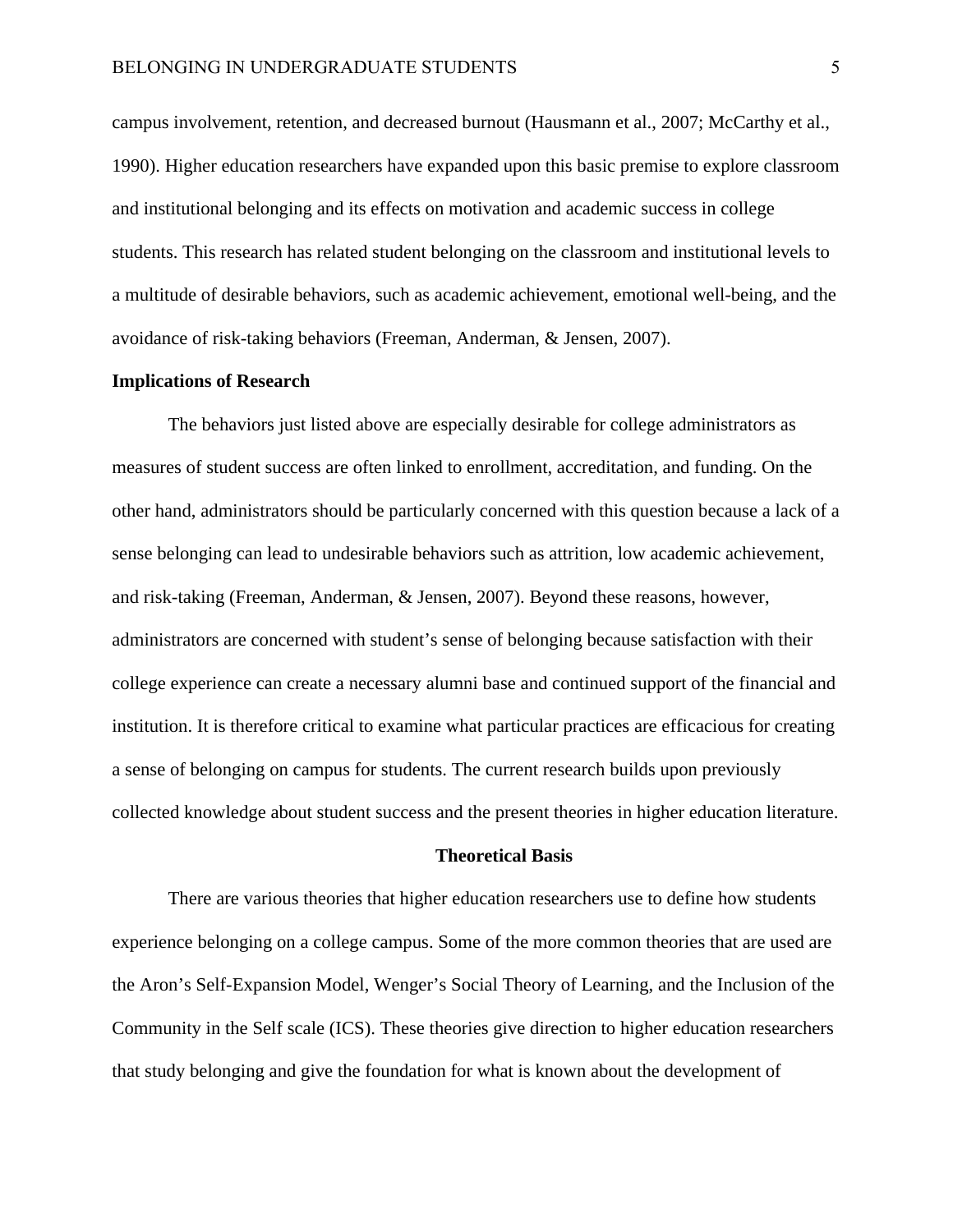community in college students. Several of these theories were developed by psychologists who were interested in learning about how we learn in general, and a few of the theories were developed specifically in the context of higher education. These theories provide a framework for thinking about what creates an effective learning environment for students in college.

### **Self-Expansion Model**

The self-expansion model was developed by Aron, Norman, and Aron in 1998. This theory of individual success is based on two principles. The first is that humans have a psychological motivation to self-expand, which is defined as the "desire to enhance an individual's potential efficacy" (Aron, Norman & Aron, 1998). The second principle is that humans often achieve this self-expansion through relationships with others. According to this theory, humans have a basic need to "expand one's self to enhance one's potential efficacy through the acquisition of novel resources, perspectives, and identities" (Branand, Mashek, Wray-Lake & Coffey, 2015). This model explains that students seek out relationships based on what peers can offer them in terms of novel knowledge and experiences. It is through these mutual relationships that a community of two is formed and is expanded to include larger groups of people that meet those ends as well. In essence, learning communities are just groups of individuals that are trying to become self-actualized. Belonging is the feeling between two people that they are mutually benefitting each other.

# **Psychological Sense of School Membership Scale**

The psychological sense of school membership is a measure that was used by Goodenow in 1993 to measure middle schooler's experiences of school membership and was later used by Freeman, Anderman & Jensen, who adapted the scale for their 2007 study about college students and included measures of motivation and instructor characteristics. A series of questionnaires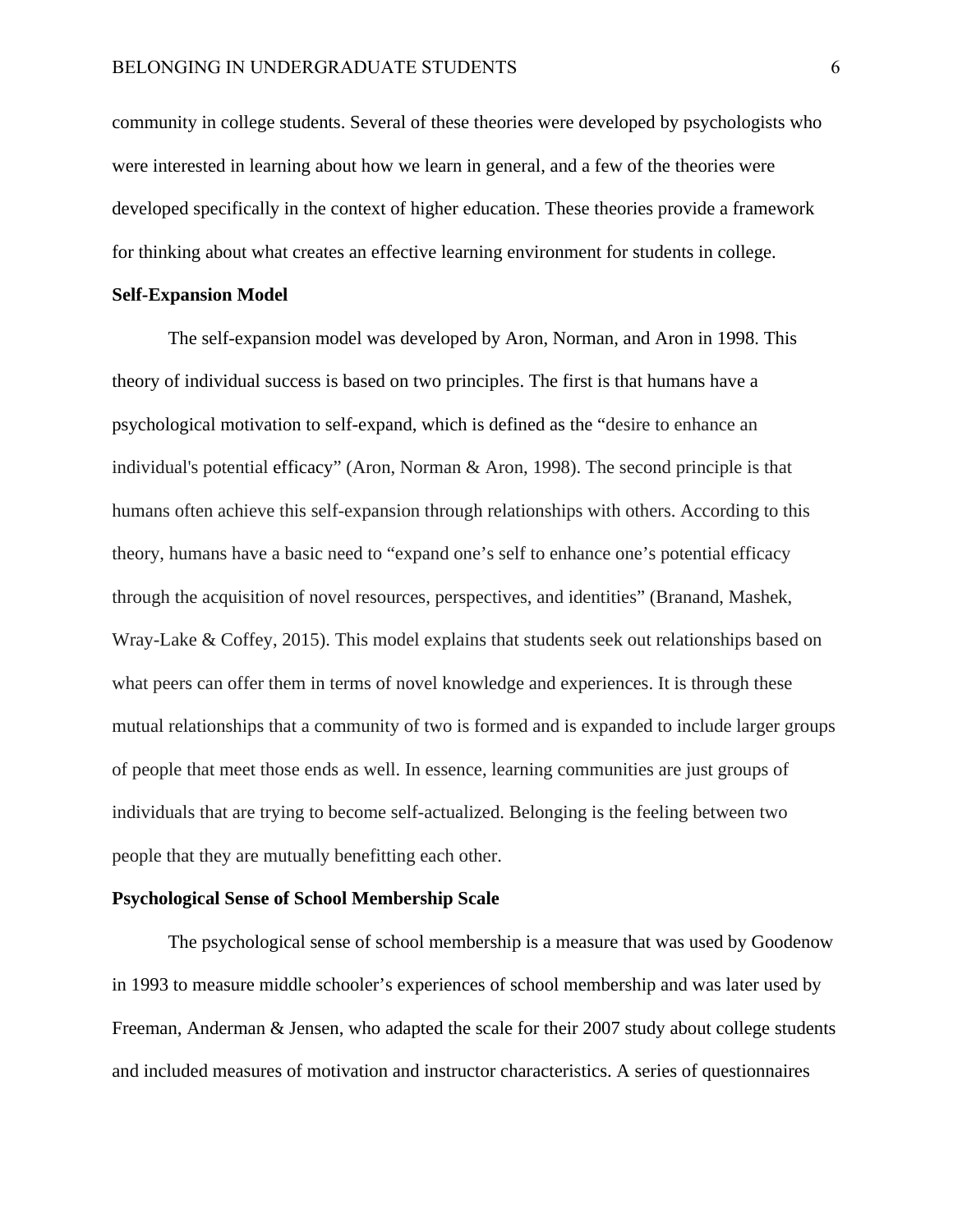measures the extent to which a student feels like "an accepted, respected, and valued part of their academic context" (Freeman, Anderman & Jensen, 2007). The PSSM includes a list of Likert scale question that collect self-reported data about a student's perceptions of their belongingness on campus and in the classroom. Students that felt as though they had a high psychological sense of membership at their school would score themselves higher on Likert scale measures. The purpose of the PSSM is to measure the degree to which students feel accepted in their educational setting.

#### **Social Theory of Learning**

Another common theory that is used to explore student belonging is Wenger's Social Theory of Learning. According to Etienne Wenger, learning is at the heart of the human experience and is a principally social phenomenon. He refers to places where learning happens in a group setting as communities of practice. Communities of practice are those places where individuals "share a concern or a passion for something they do and learn how to do it better as they interact regularly" (Wenger-Trayner, E., Wenger-Trayner, B., 2011). Clearly, a college campus would fall into this category. Students gather in various groups (like student organizations or majors) because they share certain passions such as for their major or social rights activism or even a religious identity. Wenger would say that these communities of practice create a sense of belonging and push students to achieve more through social pressures and therefore can be linked to academic success.

## **Inclusion of the Community in the Self Scale**

The Inclusion of the Community in the Self scale is a visual representation of the possible degrees to which a person perceives the inclusion of themselves in a group of people. Based on the original Inclusion of the Other in the Self scale developed by Aron et al.(1992), this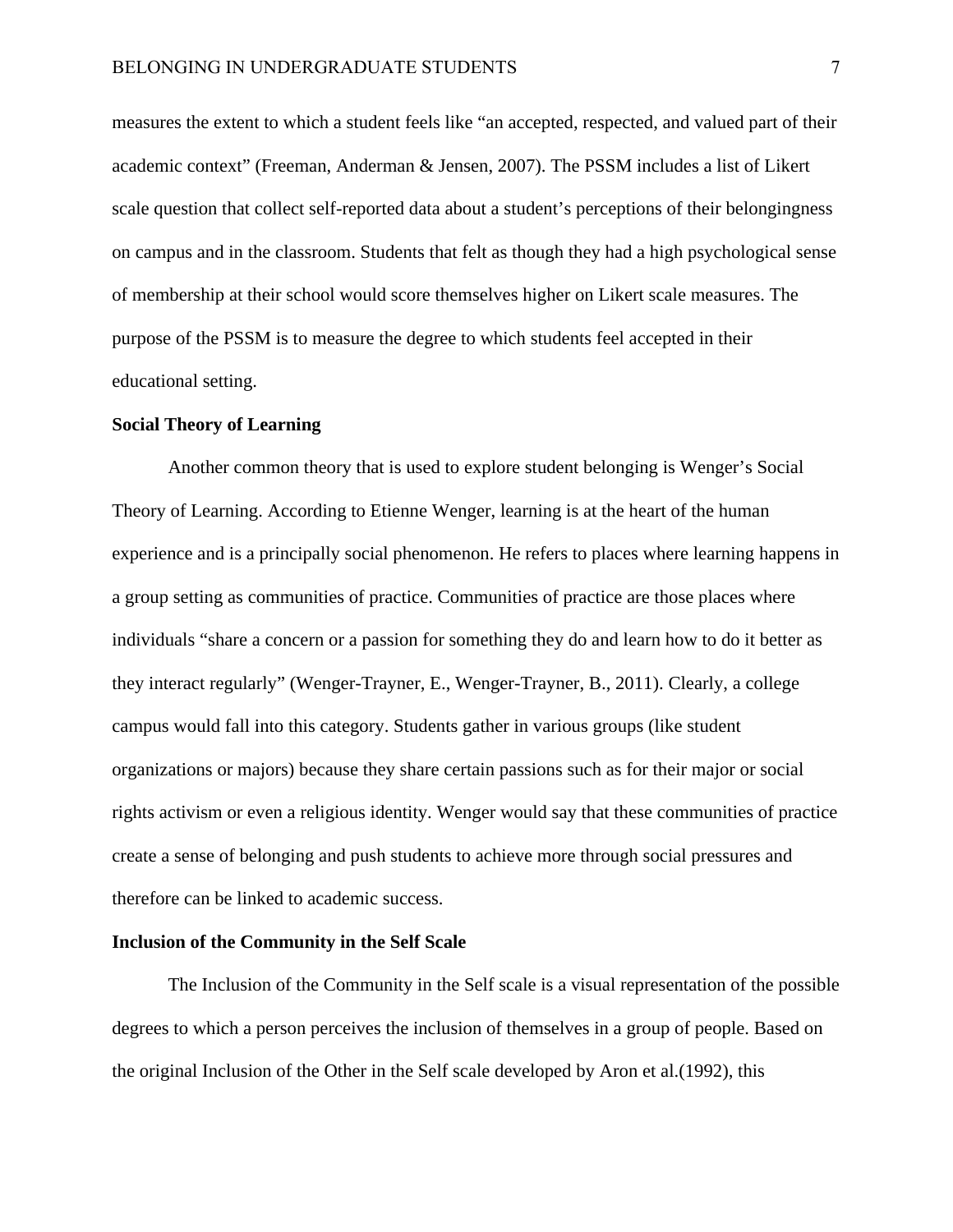particular measure focuses on the group of people that the individual is measuring belonging to: a community. The circles with different levels of overlapping signify the degree to which the participant sees the "other" (in this case the institution or classroom) as belonging with the self. It's the measure of which "them and me" becomes an "us" (Branand, Masjck, Wray-Lake, and Coffey, 2015). See Figure 1 for an example of the ICS. Participants are asked to choose which image on the page most closely resembles their relationship with another entity such as an institution or other community, thus showing the researcher how strongly the student identifies a feeling of belonging within that community.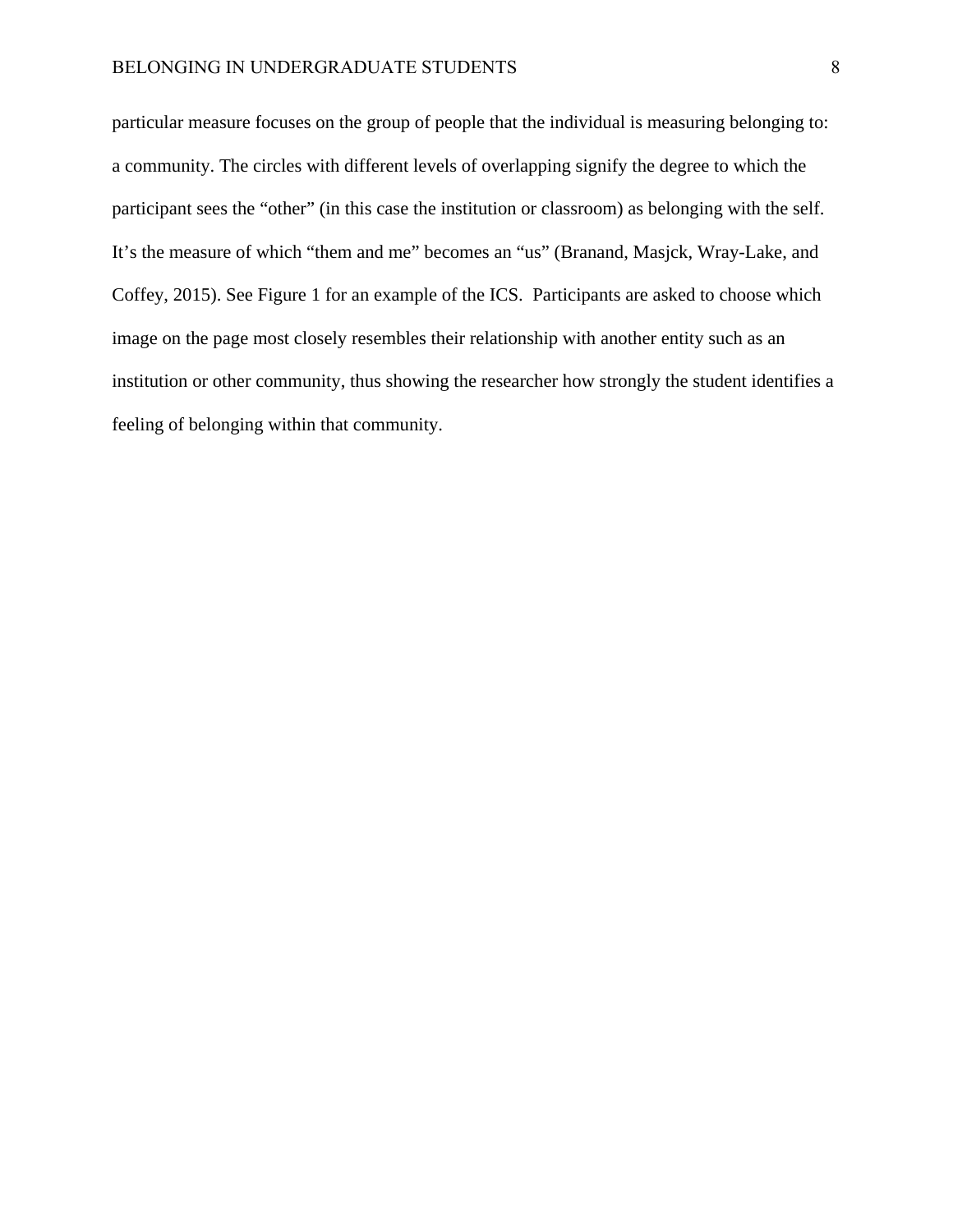

*Figure 1*. Inclusion of Community in Self (ICS) Scale. Reprinted from "Inclusion of College Community in the Self: A Longitudinal Study of the Role of Self-Expansion in Students' Satisfaction" by Branand, B., Mashek, D., Wray-Lake, L., & Coffey, J., 2015, *Journal of College Student Development, 56*(8), 833.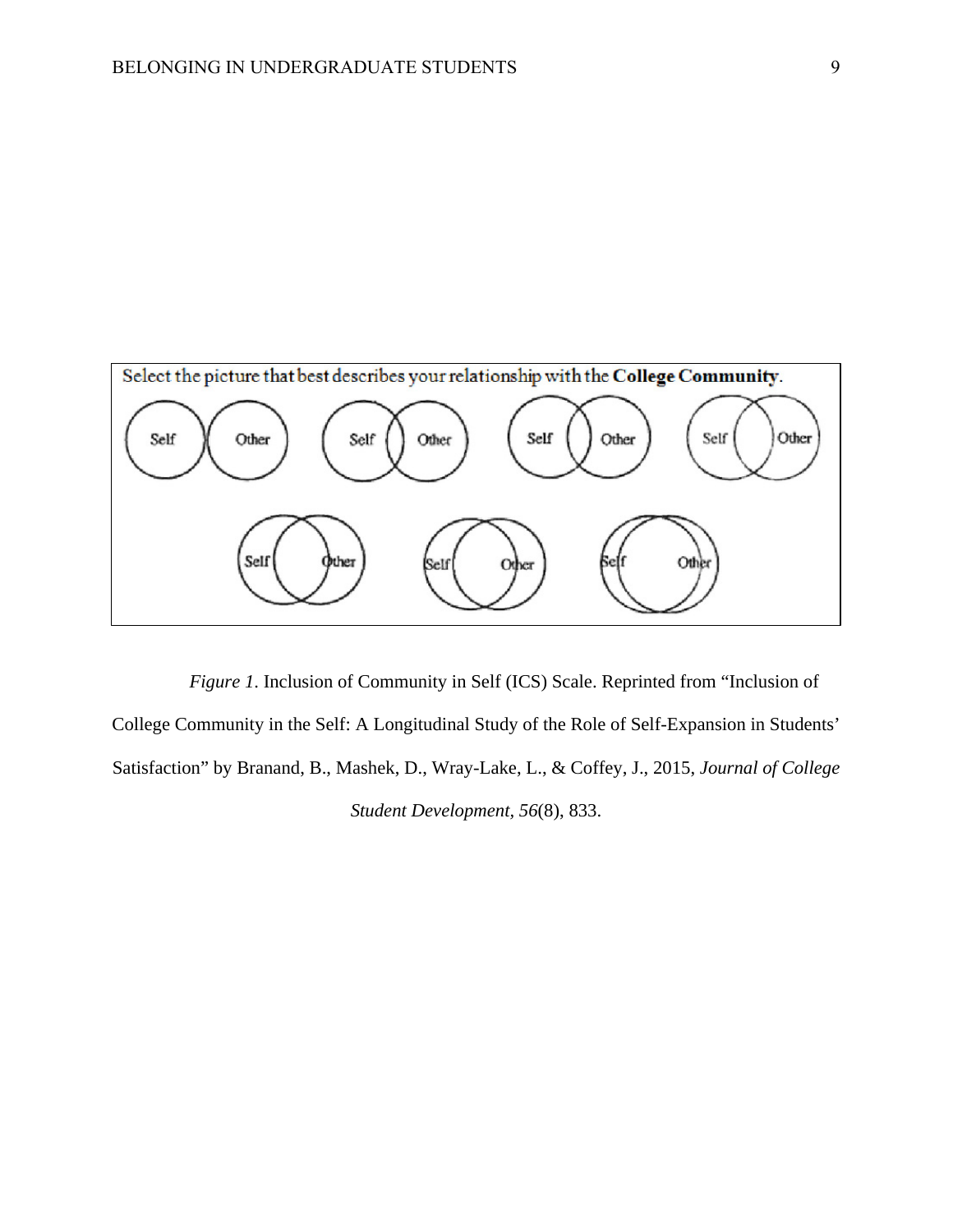## **Review of Relevant Literature**

The studies that are listed below are those that are most salient in this research retrieved from peer-reviewed academic journals. The studies were collected using a database search of articles published in reputable higher education journals that included the key terms belonging and/or engagement and were published in the past fifteen years. The research questions, methods, and results are listed for each one to show what individually they contributed to the field. A summative analysis is included to show the commonalities and differences between them.

One of the first groups of researchers to study student belonging in the modern sense were Freeman, Anderman, and Jensen. Their 2007 study expanded the literature on student belonging and academic achievement and motivation to include data on college-age populations, whereas previous research had focused on elementary and middle school students. These researchers focused on primarily institution-level belonging as it related to student motivation. First semester freshman students were asked to complete a questionnaire with various Likert scale questions about belonging, motivation, and instructor characteristics. There were three distinct sections of the questionnaire relating to the three aspects that the researchers wanted to measure in relation to a sense of belonging.

Based on the Psychological Sense of School Membership theory, the student responses that were collected were analyzed on three levels: feelings of belonging at the campus level, class belonging and motivation, and instructor characteristics and class belonging. The researchers found that "students' sense of class belonging was positively associated with their academic self-efficacy" meaning that the more students felt as though they belonged in a class, the more motivated they were in relation to the class (p. 214). Instructor characteristics such as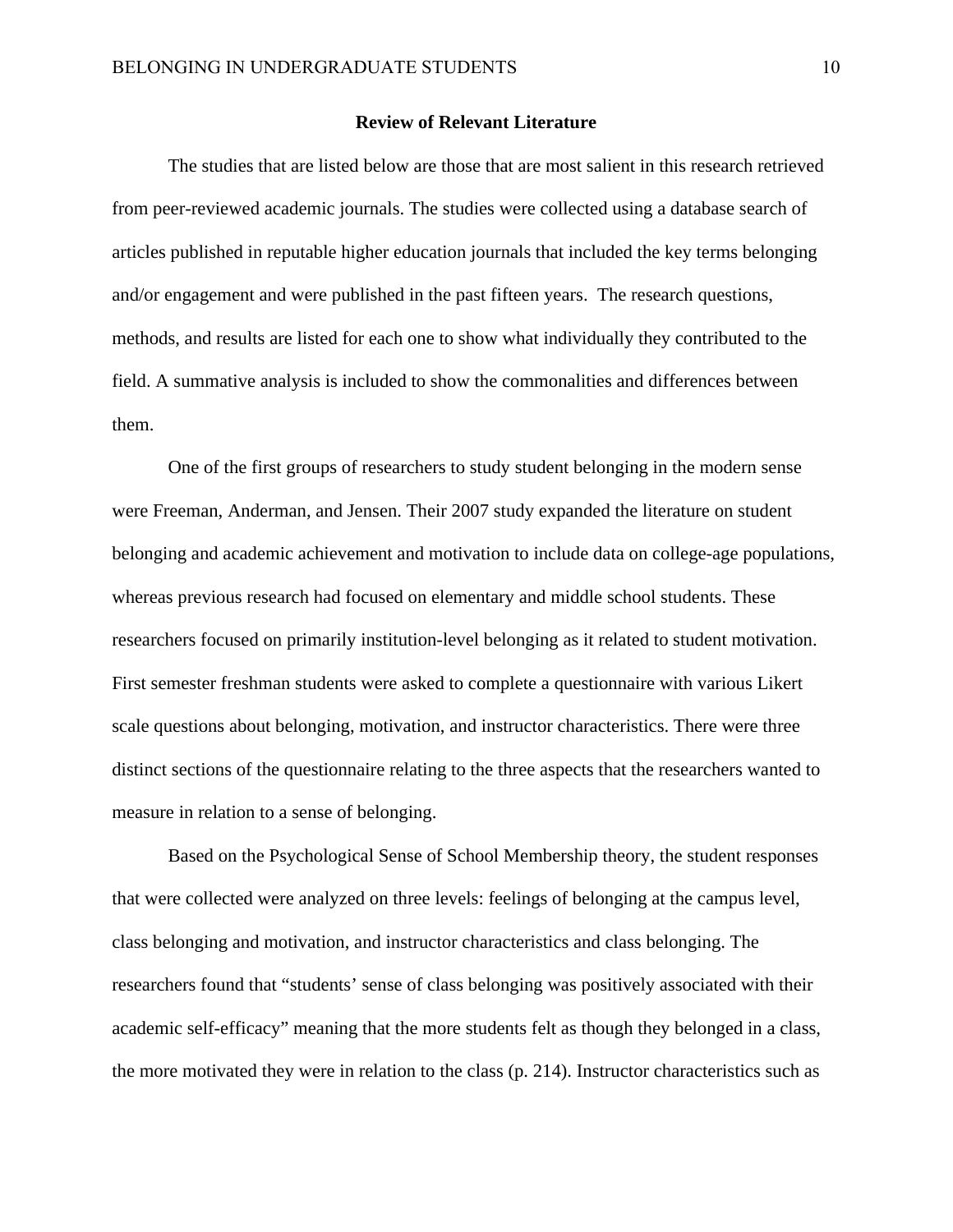warmth and openness and organization were found to be positively correlated with student participation in class. There are many more arenas where students can feel accepted within a college setting, such as participation in student organizations on campus.

Campus activities can be the starting place for many students trying to find a community to belong to on a college campus. Clubs that are created based on interest groups, social justice issues, cultures and subcultures, and a variety of others can be a primary way that students connect with others. Branand, Mashek, Wray-Lake, and Coffey (2015) theorized that participation in campus activities such as student organizations would lead to a sense of connectedness and in turn would be related to satisfaction with a student's college experience. To study this, data was collected from a longitudinal study that took place over four years and contained six distinct waves of students. Participants were asked to provide a list of the number of campus activities they participated in. The researchers categorized campus activities into groups: academic clubs (college-specific and regional), cultural clubs (college-specific and regional), recreation clubs, music groups, student employment, and research groups. These categories were chosen because they represent categories of activities that students could be involved in and could possibly be involved in several of.

An additional layer of data was added to build upon research about the Inclusion of Community in Self Scale (Masheck et al., 2007). Using a visual representation, students selected to what degree they felt their college community was included in themselves. The final data collection piece of this study was a series of questions that students were asked to indicate their satisfaction with their college experience as a whole, by answering three questions about their enjoyment of their college experience.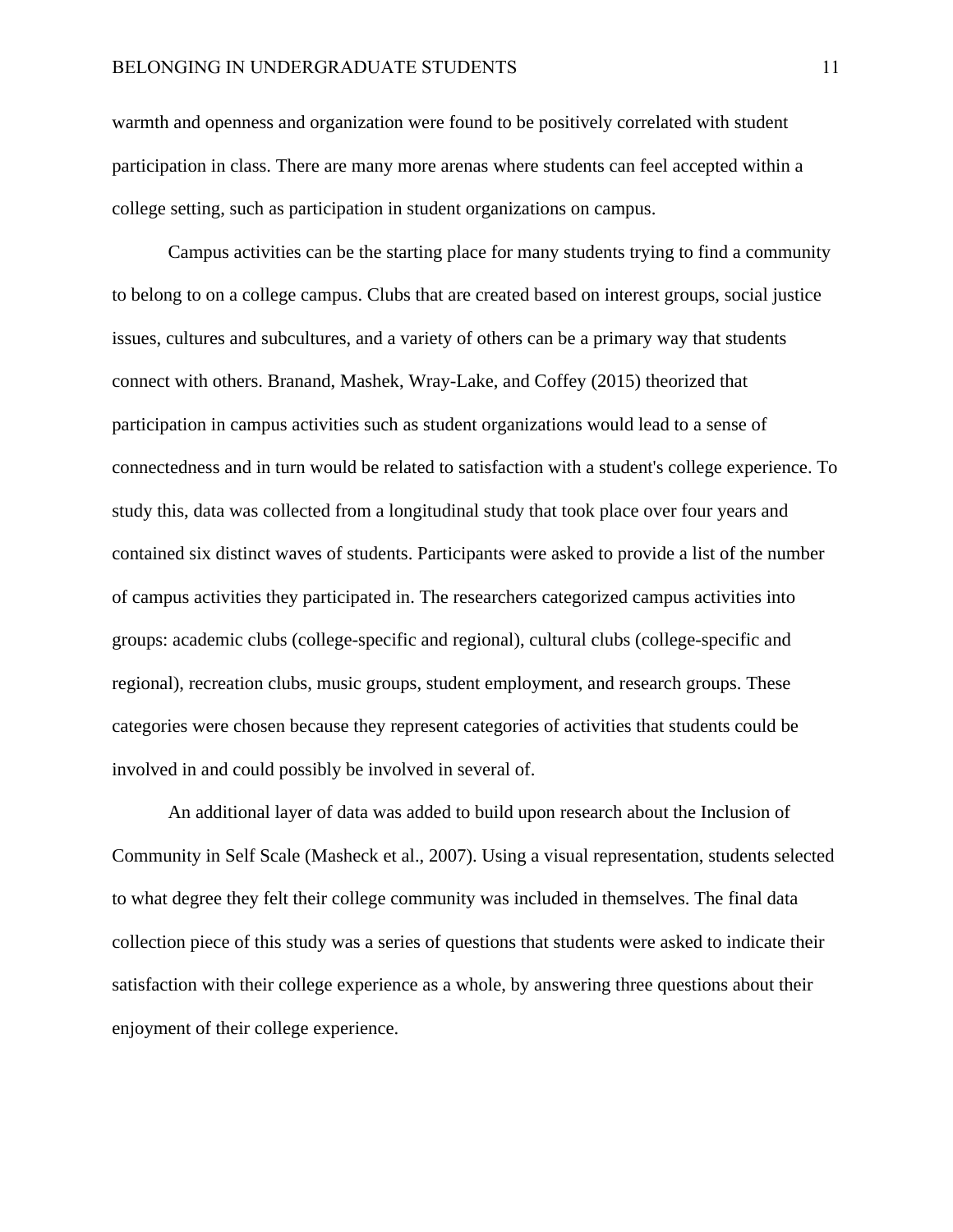The results found, in general, that higher levels of participation in groups on campus were positively correlated with higher levels of connectedness for students in the following academic year from when they took the survey. For example, highly involved sophomores rated feeling more connected during their junior year which in turn led them to rate high satisfaction with their college experience their senior year.

Masika and Jones (2016) used Wenger's social theory of learning to examine students' experience of communities of practice in higher education. They studied a program intervention designed to enhance student belonging, engagement, and success. First year business management students participated in a learning module aimed to foster students' sense of belonging and motivation during their first year. Data collection was two-fold. First, students kept an online blog and were required to record their reflections of milestones related to academic and social achievements. Second, students participated in focus groups that elicited their thoughts and opinions about co-learning on the institutional level. Data from the focus group was analyzed and found that the online component of the intervention was significantly beneficial to student's sense of belonging among peers and instructors. While the students struggled with the extra requirements to record their experiences, they felt that overall their experience was beneficial to creating relationships with others in their class. Students overall reported that they felt "accepted, valued, included, and encouraged by teachers and peers" through the online portfolio intervention (p. 138).

This research hinges on Wenger's assertion that learning is a social experience. Having other students learn and relate their experiences with one another enhanced their experience in the class. The students in this study fell into the typical pattern that is seen with communities of practice, they pushed each other to achieve more and provided steady social support throughout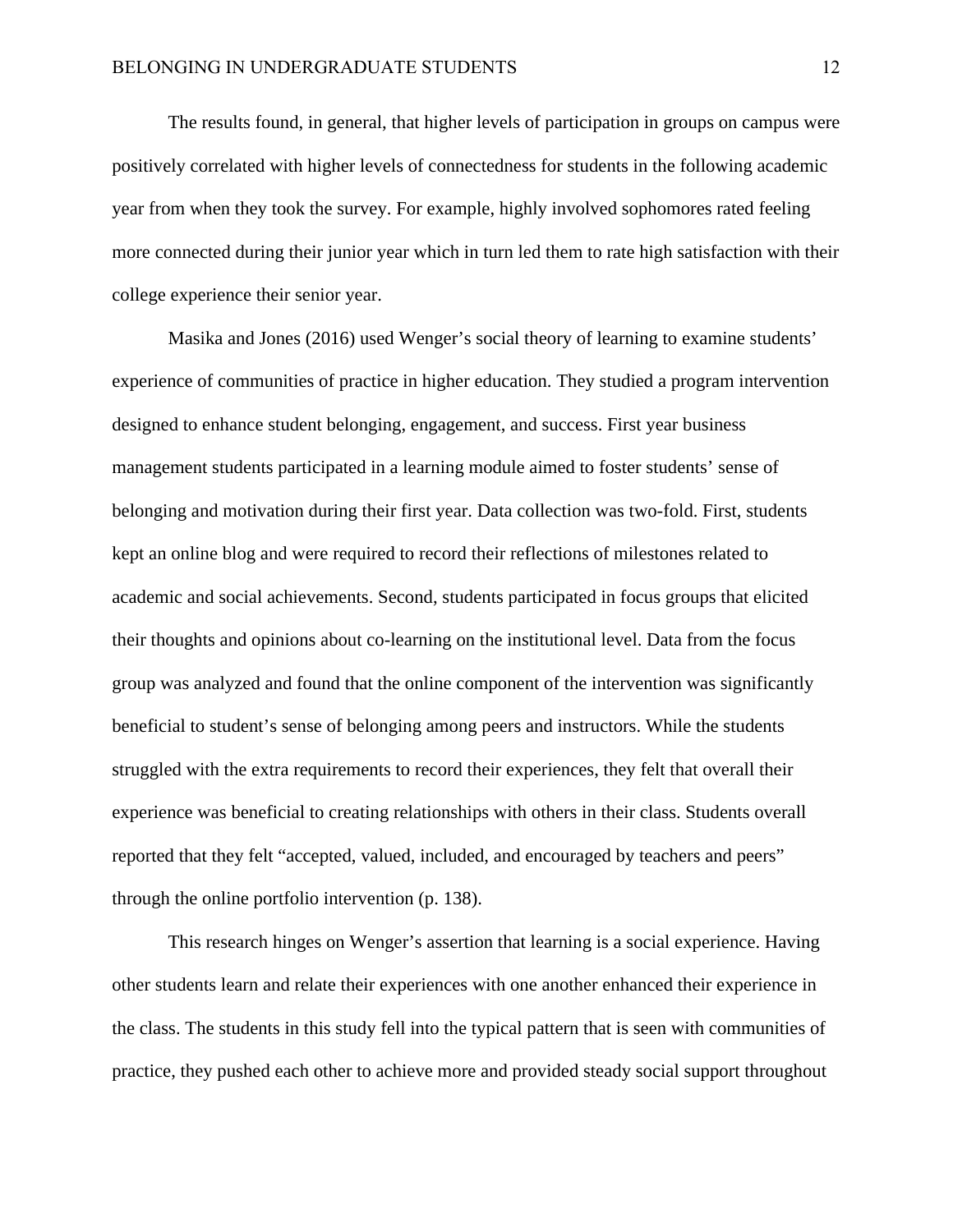the time in the class. Social support provides increased motivation and accountability therefore increasing positive behaviors such as retention and reducing negative ones such as mental health issues or poor academic performance.

Wilson, Jones, Bocell, Crawford, Kim, Veilleux, Floyd-Smith, Bates and Plett (2015) examined students in STEM majors at five different colleges across the country. The colleges were diverse enough that the results could be applied to pretty much any institution across the country. The questions that the researchers were interested in studying were: Which levels of belonging are most consistently associated with behavioral engagement? and What are the similarities and differences among the different types of institutions in terms of the relationships between belonging levels and engagement? This study is unique because it takes into account multiple levels of belonging such as on the classroom, major, and university levels.

Researchers distributed a survey designed to measure multiple levels of belonging and forms of behavioral and emotional engagement in students. The survey was distributed to the five schools and given to students over the course of two years. Participation was voluntary. Through survey data, the research team was interested in discovering how respondents answered on measures of belonging, behavioral/emotional engagement, and feelings of self-efficacy in the context of the multiple levels of belonging identified by researchers. These researchers found that self-efficacy and class belonging were most often correlated with engagement in the STEM coursework.

Especially in fields that are highly competitive, as some STEM careers can be, it is especially important to create a community of belonging for students, so they feel supported as they go along. As the results mentioned, the most significant link found in the survey data was that between belonging at the class level and positive emotional engagement.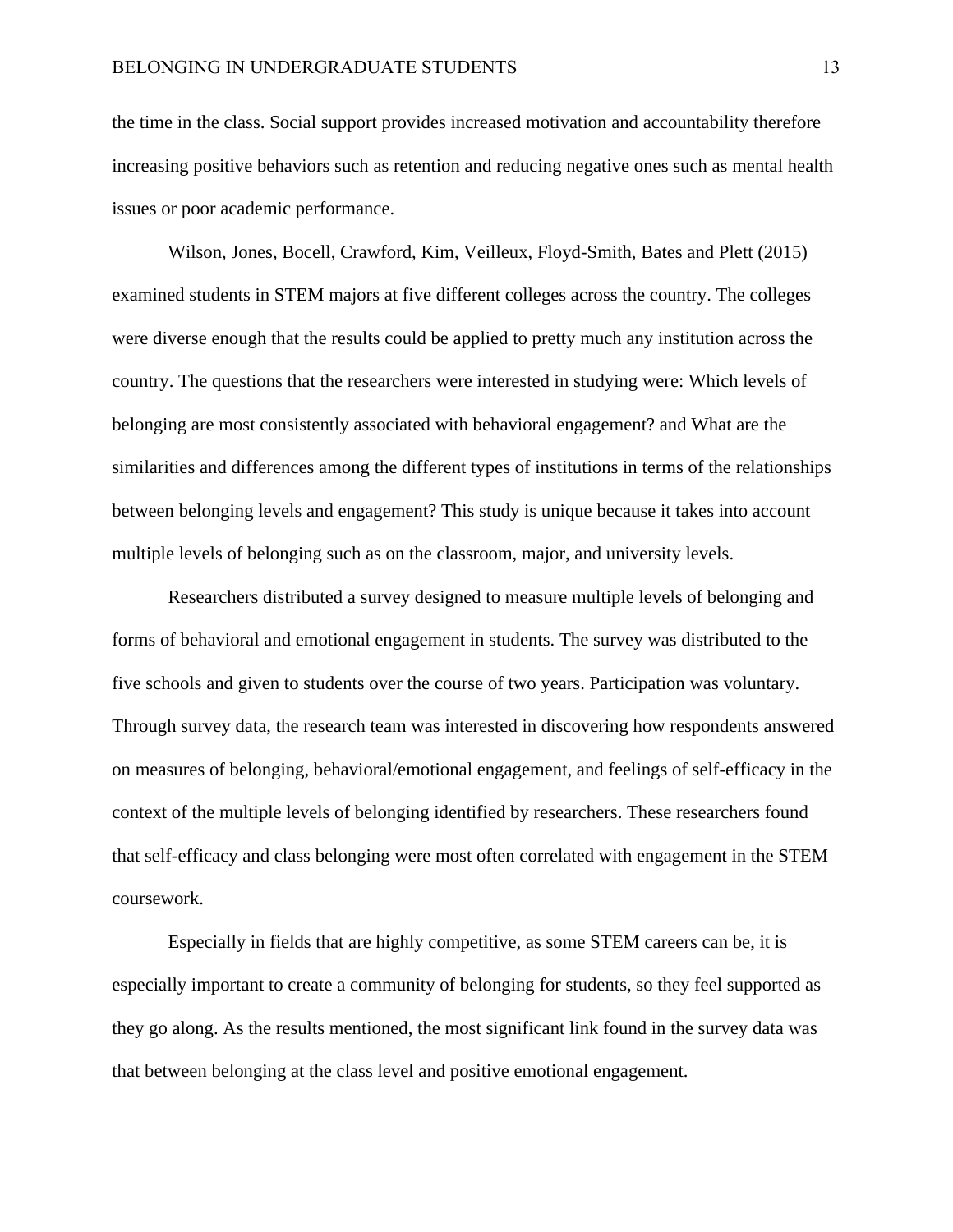Showing the impact of what focusing on student life in a university does to the overall satisfaction that students have begs the question, why aren't we doing more? And who are we ignoring in all this? In an article published by Ribera, Miller, Dumford (2017), the topic of what practices are most effective for cultivating student belonging is addressed.

### **Discussion**

What these four studies tell us about the modern college experience for undergraduates is significant. Not only are students more motivated to succeed when pushed by their peer groups, but they also and experience success and more positive outcomes compared to their companions who did not participate in on-campus communities. While higher education professionals search for ways to improve the undergraduate experience, the foundational research that is needed already exists in higher education academic journals. It is clear according to the data that the experimental conditions illustrated in the studies discussed increased positive outcomes and created better learning environments for students.

It is also noteworthy that those students who participated in these studies experienced positive emotional experiences as well as academic ones. The communities that were formed on campus not only led students to study harder and be more successful in the classrooms but helped them to create healthy relationships with their peers. With the increased focus in our society on mental health and emotional well-being, these programs could be helpful for creating peer support systems that reduce overall anxiety levels.

Again, it should be emphasized that these results show staggering impacts on belonging and community life on the educational experience of the undergraduate. In terms of the "effects" that students experience when they have feelings of belonging, it is clear that academic performance and overall satisfaction increase while negative behaviors such as attrition decrease.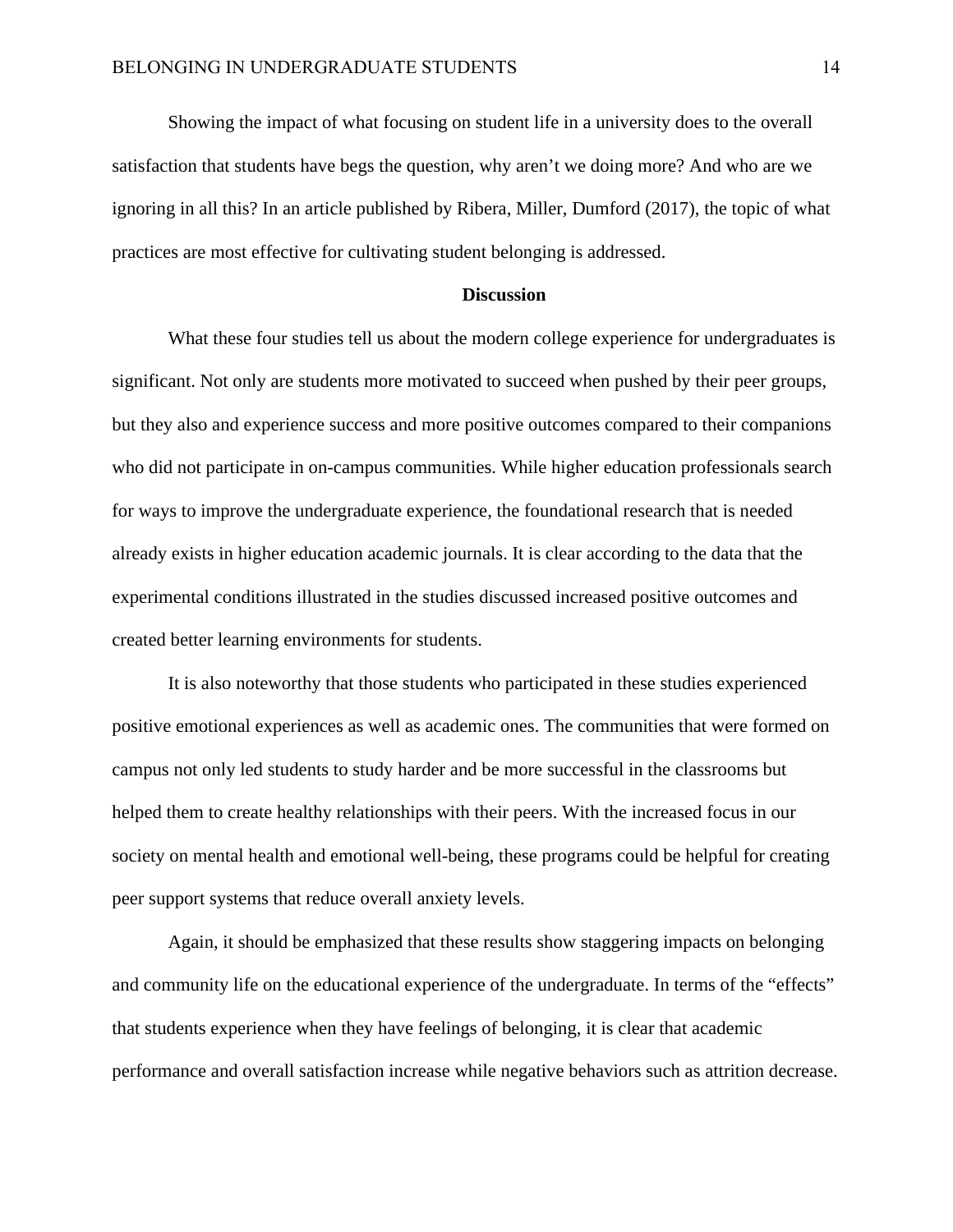The present review of literature shows the significance of creating on-campus experimental communities for undergraduates.

# **Limitations of Research**

The research is not without holes, however. There are still many unrecorded patterns in this field of research. The first major limitation is that experimental designs were often implemented in small numbers and for a limited period of time. For these results to be more generalizable, a larger *n* would be needed. There was also limited longitudinal data. This is troublesome in the majority of higher education research since the population is very hard to track once they graduate, but the question of how these conditions measure up long-term remains.

Another major limitation is that the majority of the institutions that were studied in these articles were public universities with very low minority populations. It is unclear if the same interventions that work for students at large, public universities will work for those that go to small, private ones or that those studies whose demographics were not exceptionally diverse could apply to students that hold a minority status. Another possible limitation to this area of study is that only one set of methods included major-level belonging in addition to institution and classroom level. Recently there has been more of an emphasis on a student's major as a source of community, and there was little to no research present concerning that topic.

#### **Social Implications**

While these findings reside on the institutional level, there are social implications as well. In an article published by the American Sociological Association, there has been research that shows that students that come into college under resourced have a harder time adapting to the culture of college (Jack, A., 2016). These students also struggle with building relationships and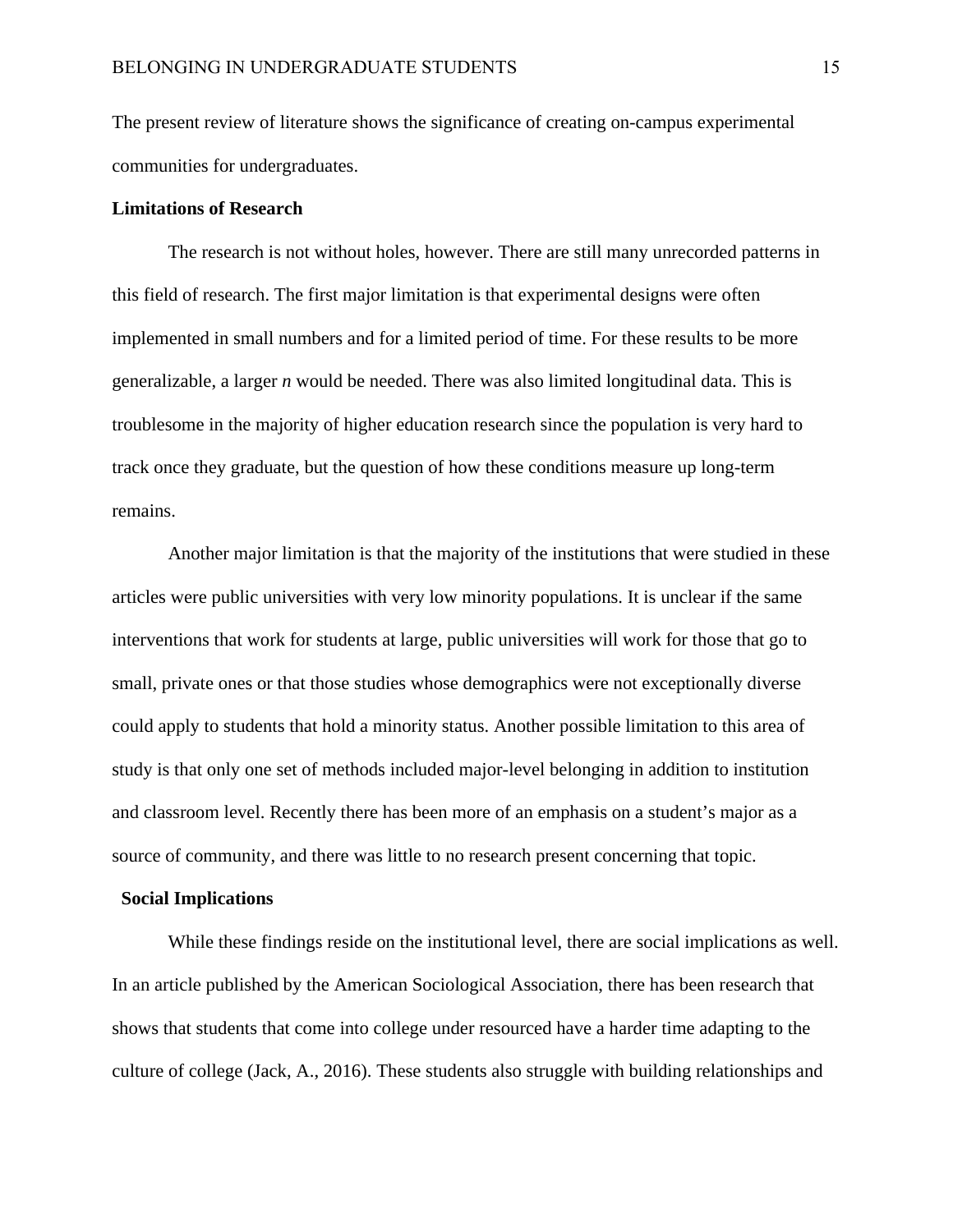feeling comfortable with authority figures such as professors and academic advisors. Those students who had not build the appropriate cultural capital prior to enrolling in a higher education institution fell significantly behind their peers and were at greater risk for dropping out. This is why research on belonging is important. Building cultural capital with one's peers while in college by a sense of belonging to a greater community is essential to the success of all students, especially under resourced or otherwise disadvantaged students.

## **Future Plans**

The researcher plans to pursue a degree in student affairs and use the information collected through this project to improve her practice as a student affairs professional in the future. Research like this is invaluable to informing decisions education administrators make on behalf of students, and it is the opinion of the researcher that it is the responsibility of those who serve in student services roles to assist students to the best of their ability, being informed by the literature in every decision that is made. This line of work is extremely important to developing the next generation of educated people, and those who pursue careers in this field should be informed by the findings of research such as this.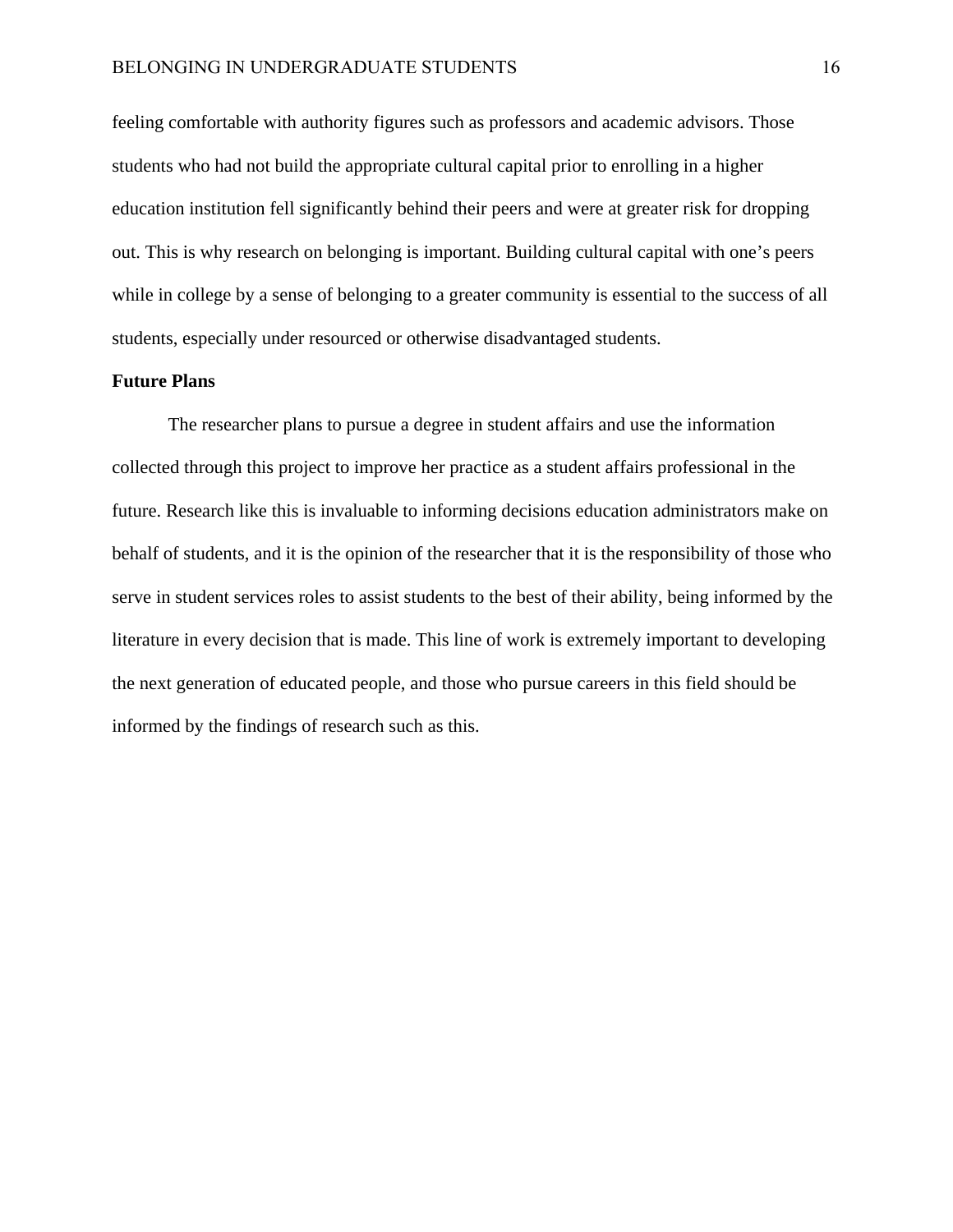#### References

- Aron, A., Norman, C., C., & Aron, E. N. (1998). The self-expansion model and motivation. *Representative Research in Social Psychology, 22*, 1-13.
- Branand, B. & Mashek, D. & Wray-Lake, L. & Coffey, J. K. (2015). Inclusion of College Community in the Self: A Longitudinal Study of the Role of Self-Expansion in Students' Satisfaction. *Journal of College Student Development 56*(8), 829-844.
- Hoffman, M., Richmond, J., Morrow, J., & Salomone, K. (2002). Investigating "Sense of Belonging" in First-Year College Students. *Journal of College Student Retention: Research, Theory & Practice, 4*(3), 227–256.
- Hausmann, L., Schofield, J., & Woods, R. (2007). Sense of Belonging as a Predictor of Intentions to Persist Among African American and White First-Year College Students. *Research in Higher Education, 48*(7), 803-839.
- Jack, A., (2016). (No) Harm in Asking: Class, Acquired Cultural Capital, and Academic Engagement at an Elite University. *Sociology of Education, 89*(1), 1-19.
- Johnson, D. R. (2013). College Students' Sense of Belonging: A Key to Educational Success for All Students by Terrell L. Strayhorn (review). *Journal of College Student Development, 54*(6), 662-663.
- Kim, J. (2018, November 30). The 5 Most Commonly Found Metrics for Student Success. Retrieved from https://evisions.com/resources/blog/5-commonly-found-metrics-studentsuccess/
- Masika, R., & Jones, J., (2016). Building student belonging and engagement: insights into higher education students' experiences of participating and learning together. *Teaching in Higher Education, 21,* 138-150.